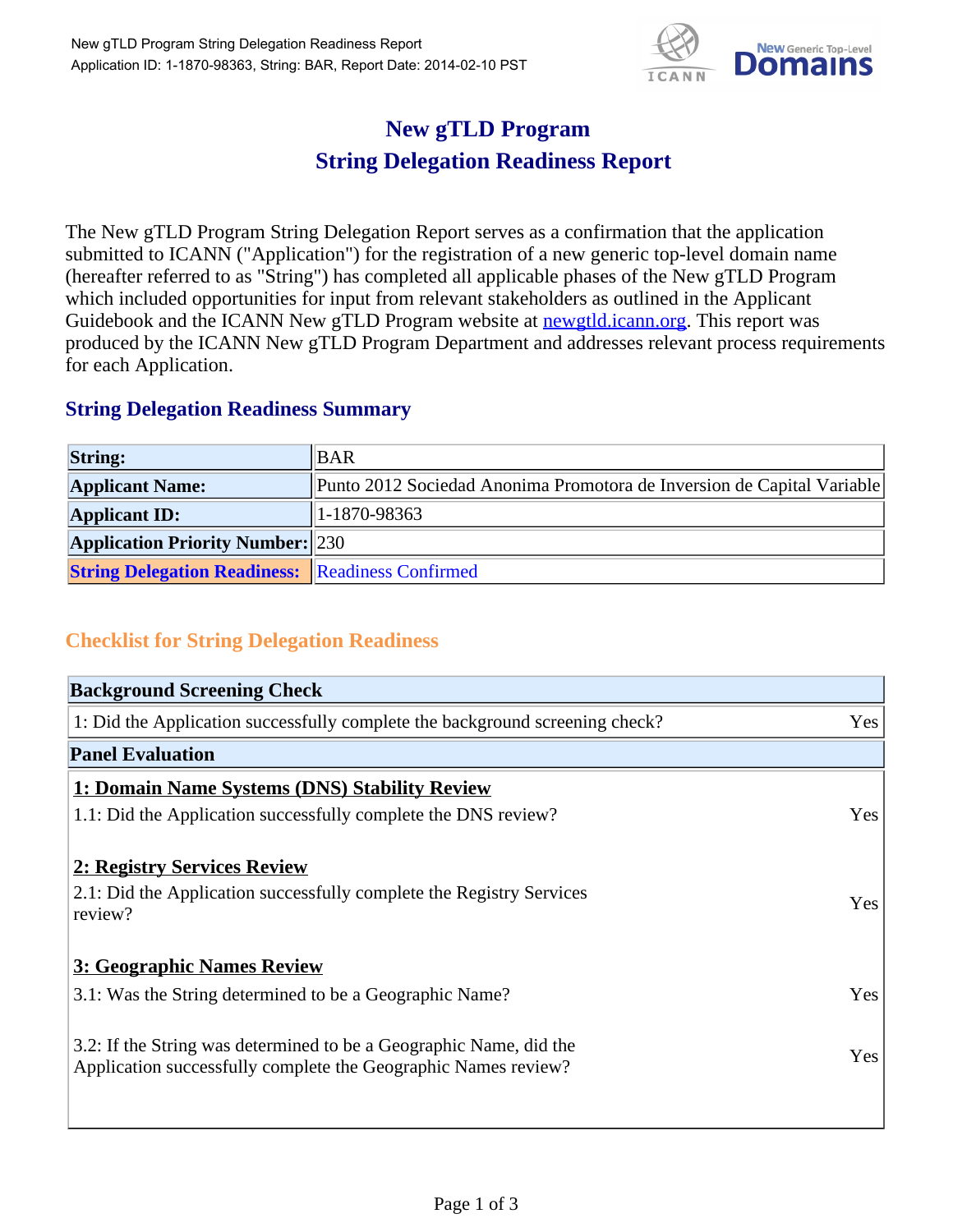

| <b>4: Financial Review</b><br>$\vert$ 4.1: Did the Application successfully complete the Financial Capability<br>review?                                                                                                                                                                                                                                     | <b>Yes</b> |
|--------------------------------------------------------------------------------------------------------------------------------------------------------------------------------------------------------------------------------------------------------------------------------------------------------------------------------------------------------------|------------|
| <b>5: Technical Review</b><br>5.1: Did the Application successfully complete the Technical and<br><b>Operation Capability review?</b>                                                                                                                                                                                                                        | <b>Yes</b> |
| <b>6: String Similarity Review</b><br>$\vert$ 6.1: Was the Application determined to not be confusingly similar to other<br>applied for strings, including through String Confusion Objections?                                                                                                                                                              | No         |
| 6.2: If the Application was determined to be confusingly similar to other<br>applied for strings, including through String Confusion Objections, did the<br>Application prevail in the string contention resolution process (CPE,<br>Auction, and/or Self-Resolution of String Contention via<br>withdrawal/termination of all other members in contention)? | Yes        |

| <b>Public Comment Period</b>                                                                                                                                                                   |                |
|------------------------------------------------------------------------------------------------------------------------------------------------------------------------------------------------|----------------|
| 1: Was the public provided an opportunity to submit comments on the Application?                                                                                                               | Yes            |
| 2: Were comments for the Application considered by evaluation panels?                                                                                                                          | Yes            |
| <b>Objection Process</b>                                                                                                                                                                       |                |
| 1: Were objections filed against the Application?                                                                                                                                              | <b>No</b>      |
| 2: If objections were filed against the Application, did Applicant prevail in the dispute<br>resolution proceedings for all Legal Rights, Limited Public Interest and Community<br>Objections? | N/A            |
| Governmental Advisory Committee (GAC) Advice                                                                                                                                                   |                |
| 1: Did the GAC have an opportunity to provide advice for the Application?                                                                                                                      | Yes            |
| 2: Did the GAC provide consensus GAC advice that the String should not be approved by<br>the ICANN Board?                                                                                      | <b>No</b>      |
| 3: If the GAC provided consensus GAC advice to the ICANN Board, did the ICANN Board<br>(or New gTLD Program Committee) accept the GAC advice?                                                  | N/A            |
| <b>Accountability Mechanisms</b>                                                                                                                                                               |                |
| 1: Was the Application the subject of a complaint or review through one of ICANN's<br>accountability mechanisms (Reconsideration or Independent Review)?                                       | N <sub>0</sub> |
| 1.1: If yes, did the BGC, ICANN Board or New gTLD Program Committee determine that<br>the Application should not proceed to contracting?                                                       | N/A            |